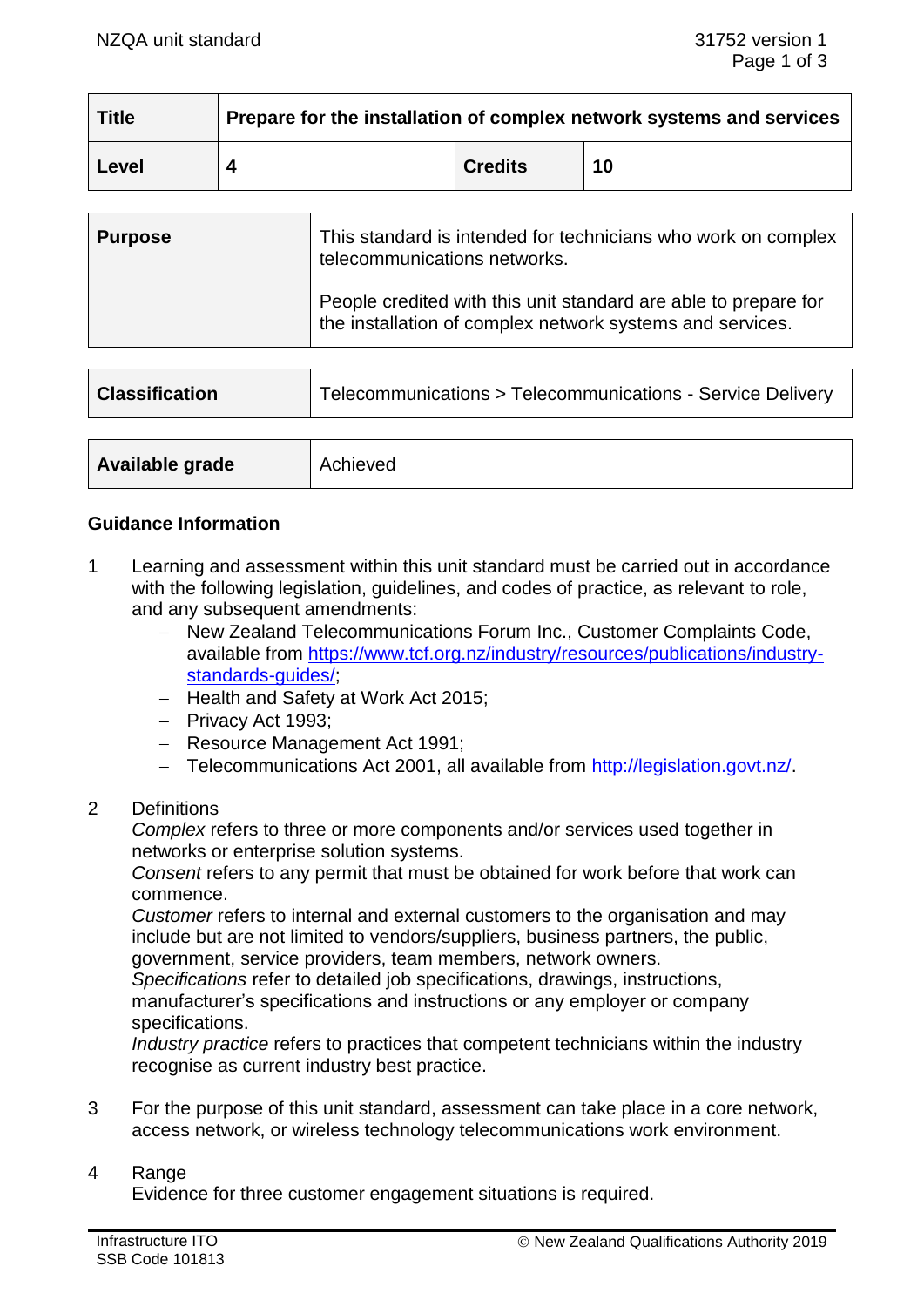# **Outcomes and performance criteria**

# **Outcome 1**

Prepare for the installation of complex network systems and services.

### **Performance criteria**

- 1.1 Specifications, plans, consent, and customer requirements are obtained prior to the work commencing in accordance with industry practice.
- 1.2 Regulatory compliance is checked, and requirements are communicated to customers in accordance with industry practice.
- 1.3 Equipment is provisioned, and timing and scope established in accordance with customer requirements.
- 1.4 Site safety plan is implemented, and preparatory site works are completed in accordance with customer requirements.
- 1.5 Network installation plans, records, and other technical documentation are checked, and requirements confirmed and provided to relevant customers in accordance with customer requirements.
	- Range documentation may include but is not limited to cable distribution plans, underground cable plans, cable pair sheets, utility service location plans.
- 1.6 Customer first contact and walk through is completed, expectations confirmed, any issues actioned, and relevant documents updated in accordance with industry practice.
- 1.7 Network installation plans, records, and other technical documentation is updated and provided to relevant customers in accordance with customer requirements.
	- Range documentation may include but is not limited to  $-$  as-built drawings, cable distribution plans, customer records, cable network alterations.

| <b>Planned review date</b> | 31 December 2023 |
|----------------------------|------------------|
|----------------------------|------------------|

### **Status information and last date for assessment for superseded versions**

| <b>Process</b> | <b>Version</b> | <b>Date</b> | <b>Last Date for Assessment</b> |
|----------------|----------------|-------------|---------------------------------|
| Registration   |                | 23 May 2019 | N/A                             |